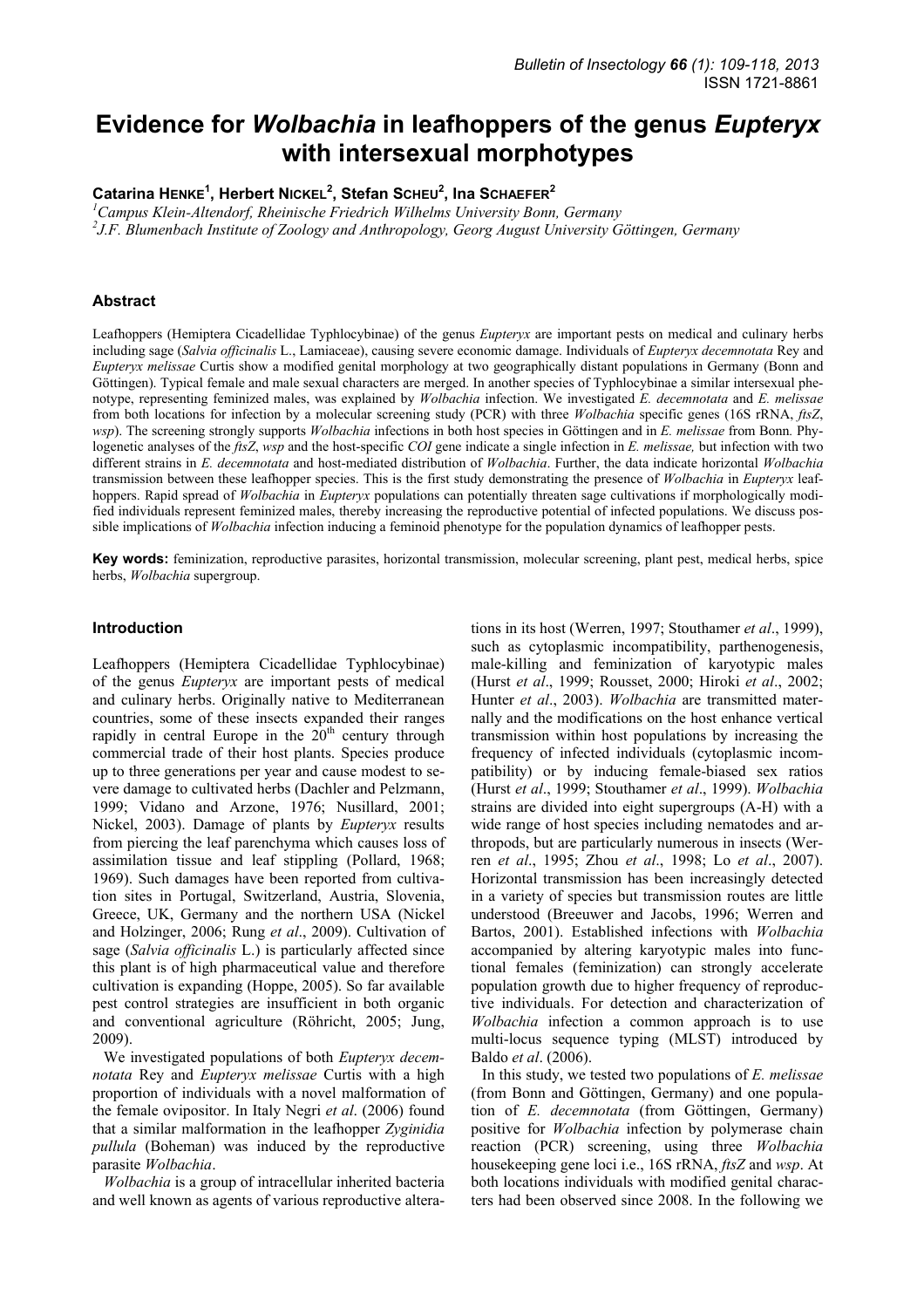shall refer to these individuals as "feminoid" since their karyology has not yet been studied. Additionally, the host-specific *COI* gene was sequenced from all investigated individuals. With phylogenetic analyses of all four genes we ask if infection at the two locations was based on single or multiple events. The consequences of a *Wolbachia* infection for modified phenotypes in leafhopper populations with respect to population dynamics and the suspected relevance of *Wolbachia* for the pest management in agriculture will be discussed.

## **Materials and methods**

## Sample collection

In summer 2009 leafhoppers were collected from two different populations in Germany, Bonn, [Klein-Altendorf, competence centre for horticulture (Kompetenzzentrum Gartenbau, KoGa)] and Göttingen (historical Botanical Garden); sampling locations are 300 kilometers apart. Insects were collected at three different dates during the vegetation period by sweep-netting. Moving forward with constant speed, fifteen catches were made per sample, using forehand and backhand strokes. Intoxication with ethyl acetate followed immediately, insects were transported to the laboratory and stored in 95% ethanol at 4 °C. *Eupteryx* specimens were determined after Ribaut (1936) under a stereomicroscope. For quantitative analysis individuals were sexed, counted, abundance of *E. melissae* and *E. decemnotata* was determined and genital morphology was examined.

## DNA extraction

Total genomic DNA was extracted from single individuals using the DNeasy® Blood & Tissue Kit (Qiagen, Hilden, Germany) according to the manufacturer's protocol: 'Purification of Total DNA from Animal Tissues (Spin Column Protocol)'. Each insect was homogenized with a pipette tip prior to lysis in 180 µl buffer ATL and 20 µl Proteinase K (600 mAU/ml) at 56 °C for 2-3 hours. After lysis, DNA was washed and eluted in 50 µl buffer AE.

The concentration of extracted DNA was quantified using the nanodrop option of TECAN Infinite M200 NanoQuant Plate (TECAN Trading AG, Männedorf, Switzerland); DNA was stored at −20 °C for not longer than 3 months. Samples with a minimum of 10 ng  $\mu$ l<sup>-1</sup> DNA were used for molecular analyses.

## Screening and sequencing

Individuals were investigated for *Wolbachia* infection by PCR screening with two *Wolbachia* specific genes (*wsp* and *ftsZ)* and a *Wolbachia* specific region of bacterial 16S rRNA gene. Additionally, the *COI* gene of the host was amplified to confirm the presence of host DNA in all samples. For each male, female and feminoid individual all four genes were amplified using the Hot-StarTaq<sup>TM</sup> PCR MasterMix (Oiagen, Hilden, Germany); PCR conditions include 12.5  $\mu$ l HotStarTag<sup>TM</sup> (2.5 units of HotStarTaq polymerase, 200 µM of each dNTP, 15 mM  $MgCl<sub>2</sub>$ ), 0.5 µl of each primer (50 pM), 3 µl template DNA,  $1 \mu$ l MgCl<sub>2</sub> (25 mM) and depending on the amplified gene 1-2  $\mu$ l BSA (3%); H<sub>2</sub>O was added to a final volume of 25 µl. All PCR conditions included an initial activation step at 94 °C for 15 min and a final elongation step at 72 °C for 10 min.

PCR conditions for *ftsZ* were 34 cycles with 94 °C for 1 min (denaturation), 61.5 °C for 1 min (annealing) and 72 °C for 2 min (elongation) and yielded a 737 bp fragment using the primers ftsZunif (5'-GG(CT) AA(AG) GGT GC(AG) GCA GAA GA-3') and ftsZunir (5'-ATC (AG)AT (AG)CC AGT TGC AAG-3'; Lo *et al*., 2002). For *wsp* conditions were 35 cycles with 94 °C for 1 min (denaturation), 55 °C for 1 min (annealing) and 72 °C for 1 min (elongation), amplifying a 610 bp fragment using the primers wsp 81F (5'-TGG TCC AAT AAG TGA TGA AGA AAC-3') and wsp\_691R (5'-AAA AAT TAA ACG CTA CTC CA-3'; Braig *et al*., 1998). For 16S rRNA, 30 cycles with 94 °C for 1 min (denaturation), 52 °C for 1 min (annealing) and 72 °C for 2 min (elongation) generated a 900 bp fragment using the primers 16S F V1 (5'-TTG TAG CCT GCT ATG GTA TAA CT-3') and 16S\_R\_V6 (5'-GAA TAG GTA TGA TTT TCA TGT-3'; O'Neill *et al*., 1992).

The amplification of the 658 bp fragment of *COI* consisted of 35 cycles with 94 °C for 30 s (denaturation), 51 °C for 1 min (annealing) and 72 °C for 1 min (elongation) using the primers HCO2189 (5'-TAA ACT TCA GGG TGA CCA AAA AAT CA-3') and LCO1490 (5'-GGT CAA CAA ATC ATA AAG ATA TTG G-3'; Folmer *et al*., 1994).

All PCR runs included a positive control for *Wolbachia* (infected individuals of *Bryobia* sp.). All products were run on 1% agarose gels and visualized by ethidium bromide staining. Positive samples were purified with the QIAquick PCR Purification Kit (Qiagen, Hilden, Germany) following the manufacturer's protocol and sent for sequencing. Purified PCR products were sequences at the Department of Experimental Phycology and Culture Collection of Algae (Georg August University Göttingen, Germany).

In total, 157 leafhoppers were screened for *Wolbachia*  and for the host *COI* gene, 51 individuals of *E. melissae*  sampled in Bonn (11 females, 9 males, 31 feminoids), 49 *E. melissae* specimens sampled in Göttingen (24 females, 18 males, 7 feminoids), 25 *E. decemnotata* individuals from Göttingen (12 females, 12 males, 1 feminoid) and 32 *E. decemnotata* sampled in Bonn (12 females, 11 males, 9 feminoids).

## Sequence analyses

Sequences were compared with the online databank NCBI using the BLAST option to check if primers specifically amplified the targeted endobacteria. Sequences were edited and ambiguous positions were checked with Sequencher v4.9 (Gene Codes Corporation, Ann Arbor, Michigan, USA). Corrected sequences were assembled in BioEdit v7.0.5. (Hall, 1999) and aligned with ClustalW (Higgins, 1997). Multiple alignment parameters for *COI* and *ftsZ* were 1 (gap opening) and 0.1 (gap extension) and for 16S were 10 (gap opening) and 0.1 (gap extension). For the *wsp* gene multiple alignment parameters for the protein sequences were 15 (gap opening) and 6.6 (gap extension). Due to high variance in the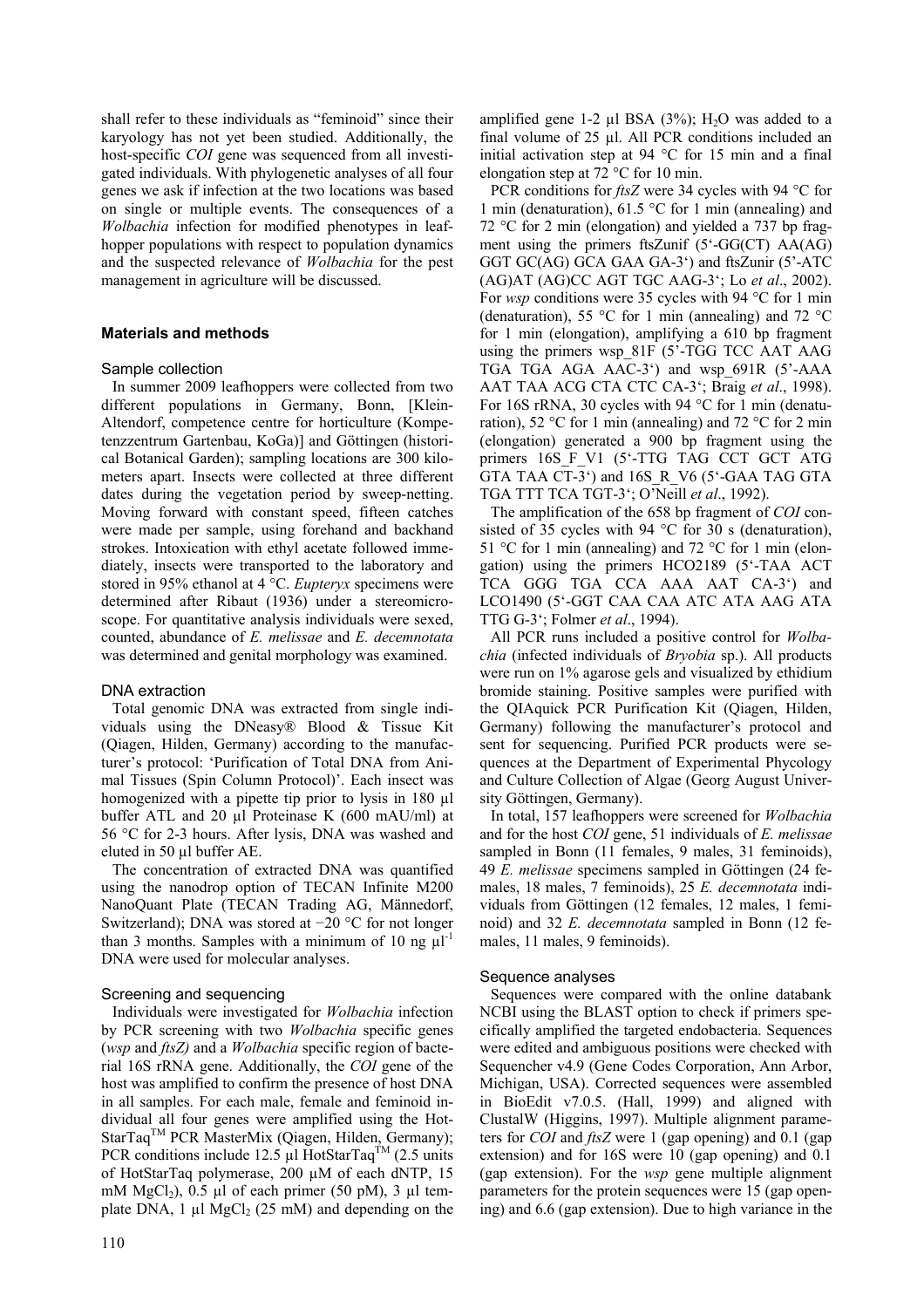*wsp* gene the most similar sequences were first aligned and the deviating sequences Em\_GOE\_fem\_291\_c, wsp *Drosophila* and Em GOE fem<sup>289</sup> c were added and aligned consecutively. All alignments were corrected by eye and truncated to the shortest sequence. For phylogenetic analyses 15 individuals from three populations were sequenced (table 1). For *E. melissae* from Bonn 3 females and 3 feminoid individuals were sequenced. Respective numbers for *E. melissae* from Göttingen were 2 females, 1 male and 3 feminoid individuals, and for *E. decemnotata* (Göttingen) 1 female and 2 males. In total, 31 *Wolbachia* specific (16S, *ftsZ*, *wsp*) and 14 host specific (*COI*) PCR products were sequenced and blasted in GenBank to confirm *Wolbachia* infection and host organism identity.

The best fit model of sequence evolution were found with Modeltest (Posada and Crandall, 1998) in PAUP\* v4b10 (Swofford, 2002). For phylogenetic analyses Neighbor Joining trees with and without model of sequence evolution were calculated with heuristic search and bootstrapping using branch and bound search with 10,000 replicates in PAUP\* v4b10, generating a 50% majority consensus tree. Bayesian analyses were calculated in MrBayes v3.1.2 (Huelsenbeck and Ronquist, 2001) with default settings and with model parameters corresponding to Modeltest parameters. The mcmc chain was run for 1 million generations, saving every  $100<sup>th</sup>$  generation, burnin was 2500 (25%).

Trees were rooted with the following outgroup taxa: 16S and *ftsZ* datasets included the respective gene sequences of *Wolbachia* isolated from the host *Drosophila sechellia* Tsacas et Bachli (accession numbers: U17059 and U28179); the *wsp* dataset included a sequence of *Wolbachia* isolated from *Drosophila orientacea* Grimaldi, James et Jaenike (accession number: EU126456) and the *COI* dataset included *Eupteryx florida* Ribaut (J. Wilhein, unpublished data) as outgroup taxon. Additionally, Bayesian analyses were run to investigate the phylogenetic origin of *Wolbachia* in *Eupteryx* using 16S and *ftsZ* sequences of supergroups A-F from Czarnetzki and Tebbe (2004). MrBayes were run using default settings and a burnin of 2500.

## **Results**

#### Field samples

The presence of *E. melissae* and *E. decemnotata* and the frequencies of male, female and feminoid individuals in the genus *Eupteryx* were investigated in the samples from Bonn (figure 1). *E. melissae* was the dominant species in the sampled sage field, representing 42% of all individuals ( $n = 639, 293$  males, 288 females, 55 feminoids, 3 nymphs), whereas *E. decemnotata* was relatively rare, representing only  $1.3\%$  (n = 20, males and females represented with 5 individuals each, 8 feminoids, 2 nymphs) of all *Eupteryx* species (n = 1534). Various other *Eupteryx* species were sampled, representing in total 57% ( $n = 875$ ) of all leafhopper individuals. Sex ratios were nearly equal and males were present in all samples. Feminoid adults were only present in *E. melissae* (n = 55, 8.6%) and *E. decemnotata*  $(n = 8, 40\%)$ . The sex of nymphs remained undetermined.

#### PCR screening

*Wolbachia* infection was detected in both species, with higher frequencies in females and feminoids than in males (table 2, figure 2). *Wolbachia* infection was more frequent in *E. melissae* (76%) than in *E. decemnotata* (5.3%). The overall infection level was higher in populations from Göttingen than from Bonn. However, screening results for *Wolbachia* varied and ranged from single amplification band to multiple bands or no results,

| 1 1 5 D        |              |                    |                                               |          |                          |          |            |          |        |          |
|----------------|--------------|--------------------|-----------------------------------------------|----------|--------------------------|----------|------------|----------|--------|----------|
| Species        |              | Gender Individuals | Gene<br>NCBI<br>accession number (acc)<br>and |          |                          |          |            |          |        |          |
|                |              |                    | 16S                                           | acc      | $\mathit{ftsZ}$          | acc      | <i>wsp</i> | acc      | COI    | acc      |
| Bonn           |              |                    |                                               |          |                          |          |            |          |        |          |
| E. melissae    | f            | 15a                | $\overline{\phantom{a}}$                      |          | $^{+}$                   | JN379610 | $+$        | JN379623 | $+$    | JN379635 |
| E. melissae    | f            | 55 a               | $\overline{\phantom{a}}$                      |          | $^{+}$                   | JN379611 | $^{+}$     | JN379624 | $^{+}$ | JN379636 |
| E. melissae    |              | 56 a               | $\overline{\phantom{a}}$                      |          | $^{+}$                   | JN379612 | $^{+}$     | JN379625 | $+$    | JN379637 |
| E. melissae    | fem          | 4c                 | $^{+}$                                        | JN379602 | $^{+}$                   | JN379613 | $^{+}$     | JN379626 | $+$    | JN379638 |
| E. melissae    | fem          | 81 c               | $^{+}$                                        | JN379603 | $\overline{\phantom{a}}$ |          | $+$        | JN379618 | $+$    | JN379639 |
| E. melissae    | fem          | 82 c               | $^{+}$                                        | JN379604 | $^{+}$                   | JN379614 | $^{+}$     | JN379627 | $^{+}$ | JN379640 |
| Göttingen      |              |                    |                                               |          |                          |          |            |          |        |          |
| E. melissae    | $\mathbf{f}$ | 215a               | $^{+}$                                        | JN379605 | $^{+}$                   | JN379615 | $+$        | JN379628 | $^{+}$ | JN379641 |
| E. melissae    | f            | 216a               | $^{+}$                                        | JN379606 | $\overline{\phantom{a}}$ |          | $+$        | JN379629 | $^{+}$ | JN379642 |
| E. melissae    | m            | 257 <sub>b</sub>   | $\overline{\phantom{a}}$                      |          | $\overline{\phantom{a}}$ |          | $^{+}$     | JN379619 | $^{+}$ | JN379646 |
| E. melissae    | fem          | 289 с              | $\overline{\phantom{a}}$                      |          | $^{+}$                   | JN379616 | $^{+}$     | JN379630 | $^{+}$ | JN379643 |
| E. melissae    | fem          | 290 с              | $\overline{\phantom{0}}$                      |          | $\overline{\phantom{a}}$ |          | $^{+}$     | JN379631 | $^{+}$ | JN379644 |
| E. melissae    | fem          | 291 c              | $^{+}$                                        | JN379607 | $^{+}$                   | JN379617 | $+$        | JN379632 | $+$    | JN379645 |
| E. decemnotata | f            | 305a               | $\blacksquare$                                |          |                          |          | $^{+}$     | JN379620 | $^{+}$ | JN379634 |
| E. decemnotata | m            | 322 b              | $\blacksquare$                                |          | $^{+}$                   | JN379608 | $^{+}$     | JN379621 | $^{+}$ | JN379633 |
| E. decemnotata | m            | 324 b              | $\overline{\phantom{a}}$                      |          | $^{+}$                   | JN379609 | $^{+}$     | JN379622 |        |          |

**Table 1.** Summary of genes sequenced from individuals of both study sites and NCBI accession numbers (acc). Individuals positive (+) for at least two *Wolbachia* specific genes (*wsp*, *ftsZ*, 16S) are considered infected with *Wolbachia*. Equivocal sequences were excluded (-), gender abbreviations are f (female), fem (feminoid) and m (male).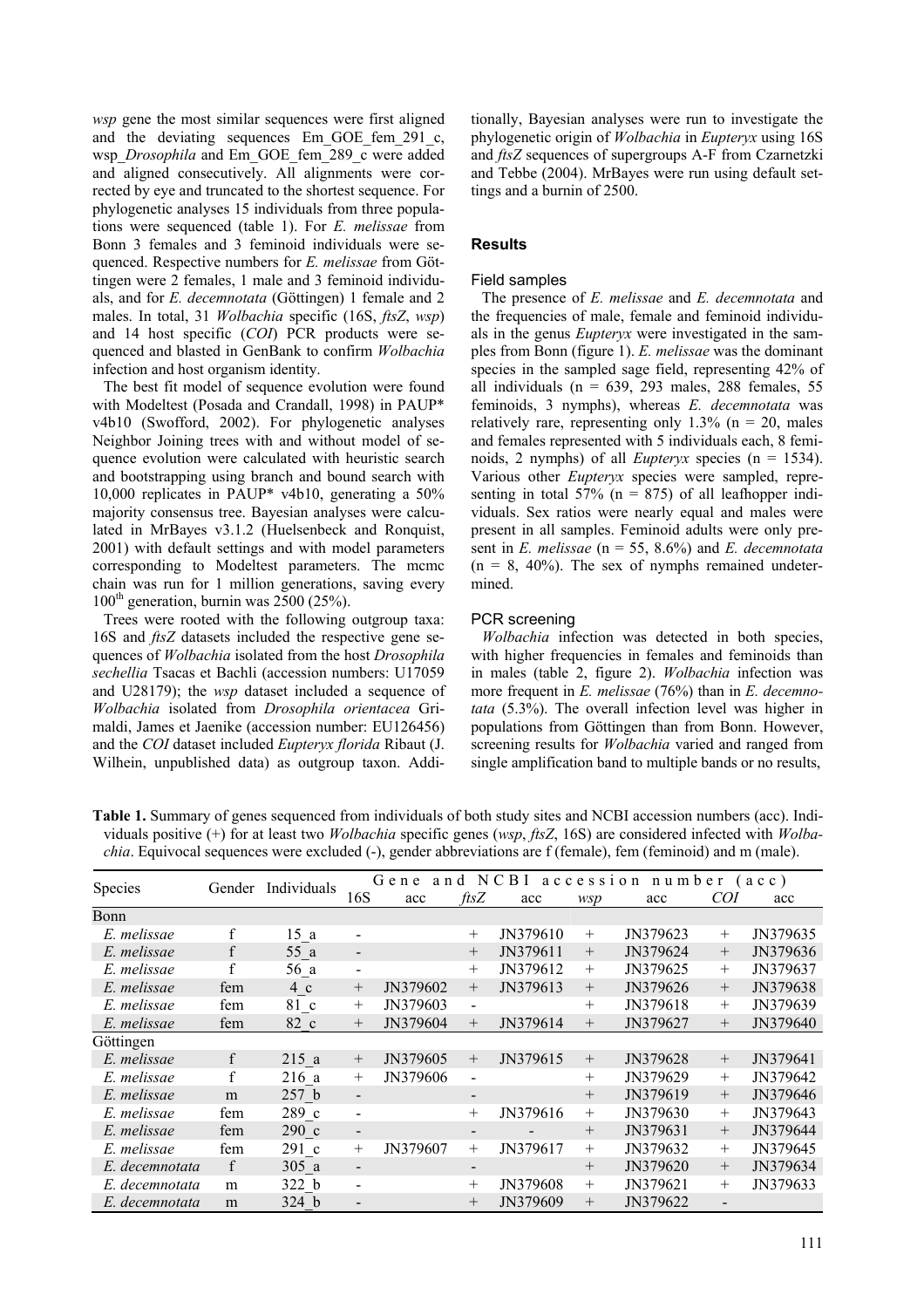**Table 2.** Summary of PCR screening with three *Wolbachia* specific genes. Populations are grouped into sampling location and species; total number of individuals tested, individuals positive for at least two *Wolbachia* specific genes and frequencies (percentages of total) of infected individuals among genders and populations are summarized. Amplification result for 16S, *ftsZ* and *wsp* are listed.

| Population     |                                 | Number of individual tested | Frequency of infected | Genes            |                 |                  |
|----------------|---------------------------------|-----------------------------|-----------------------|------------------|-----------------|------------------|
|                | Positive for Wolbachia<br>Total |                             | individuals $(\% )$   | 16S              | $\mathit{ftsZ}$ | wsp              |
| Bonn           |                                 |                             |                       |                  |                 |                  |
| E. melissae    | 51                              | 32                          | 63                    |                  |                 |                  |
| female         | 11                              | 9                           | 81                    | $\overline{2}$   | 9               | 10               |
| male           | 9                               | 3                           | 33                    | $\theta$         | 5               | 3                |
| feminoid       | 31                              | 20                          | 64                    | 14               | 20              | 22               |
| E. decemnotata | 32                              | $\theta$                    | 0                     |                  |                 |                  |
| female         | 12                              | $\overline{0}$              | $\theta$              | $\mathbf{0}$     | $\mathbf{0}$    | $\boldsymbol{0}$ |
| male           | 11                              | $_{0}$                      | 0                     | $\boldsymbol{0}$ | $\theta$        | $\theta$         |
| feminoid       | 9                               | $\theta$                    | $\theta$              | $\overline{0}$   | $\overline{0}$  | $\boldsymbol{0}$ |
| Göttingen      |                                 |                             |                       |                  |                 |                  |
| E. melissae    | 49                              | 44                          | 90                    |                  |                 |                  |
| female         | 24                              | 24                          | 100                   | 24               | 24              | 24               |
| male           | 18                              | 13                          | 72                    | 7                | 17              | 13               |
| feminoid       | 7                               | 7                           | 100                   | 6                | 7               | 7                |
| E. decemnotata | 25                              | 3                           | 12                    |                  |                 |                  |
| female         | 12                              |                             | 8                     | 3                |                 |                  |
| male           | 12                              | 2                           | 17                    | 3                | $\overline{2}$  | 3                |
| feminoid       |                                 | $\theta$                    | 0                     | $\mathbf{0}$     | $\theta$        | $\theta$         |



**Figure 1.** Sex ratio distribution and numbers of females, males and feminoids of the species *E. melissae* (Em), *E. decemnotata* (Ed) and other *Eupteryx* species (other E. sp.) sampled in Bonn. Numbers above columns give the total number of individuals of each species and represents 100%; total number of *Eupteryx* (E. total) is given in the right column. Proportions of females (dark grey), males (light grey), feminoids (black) and nymphs (unknown sex, white) are marked.

screening with additional *Wolbachia* specific primer pairs (Bourtzis *et al*., 1996; Negri *et al*., 2009) and modified PCR-conditions did not improve the screening results. Infection with *Wolbachia* was presumed when at least two genes were amplified unequivocally.

For *E. melissae* 100 individuals were tested for *Wolbachia* and in the Bonn population 63% (9 females, 3 males, 20 feminoids), in the Göttingen population 90% (24 females, 13 males and 7 feminoids) were stated positive for infection.

Of *E. decemnotata* 57 individuals were tested for *Wolbachia.* The population from Bonn was considered uninfected as amplification of the three *Wolbachia* specific genes was ambiguous; the screening with 16S failed completely, in *ftsZ* and *wsp* resulted in multiple bands. Three individuals, one female and two males of Göttingen, were unequivocally positive for *Wolbachia*. The amplification of the *COI* gene was successful and unequivocal in all 157 individuals, indicating that sufficient host DNA was present in all reactions.

#### Sequences and phylogenetic analysis

BLAST analyses confirmed that all checked 16S rRNA, *ftsZ* and *wsp* sequences were 95-99% identical with *Wolbachia*, and all *COI* sequences were very similar to *COI* sequences of other Cicadellidae in Genbank. All Bayesian and Neighbor-Joining trees were identical or very similar and are available from the corresponding author on request. The 16S rRNA dataset included six sequences of one host species (*E. melissae*) from Bonn and Göttingen. The alignment was gap free, 768 bp long and sequences were very similar. Seven positions were variable among ingroup taxa, the outgroup differed in 15 positions from the ingroup. Similarity of 16S sequences was also reflected in the phylogenetic trees, as *Wolbachia* from both locations separate only slightly and with weak posterior probability and bootstrap support (figure 3A).

Topologies of the phylogenetic trees based on *ftsZ* (10 individuals; figure 3B) and *wsp* (14 individuals; figure 3C) were not entirely congruent and in both phylogenetic trees most sequences of *Wolbachia* separated with weak support, but posterior probabilities and bootstrap supports were higher for clades in the *wsp* based tree.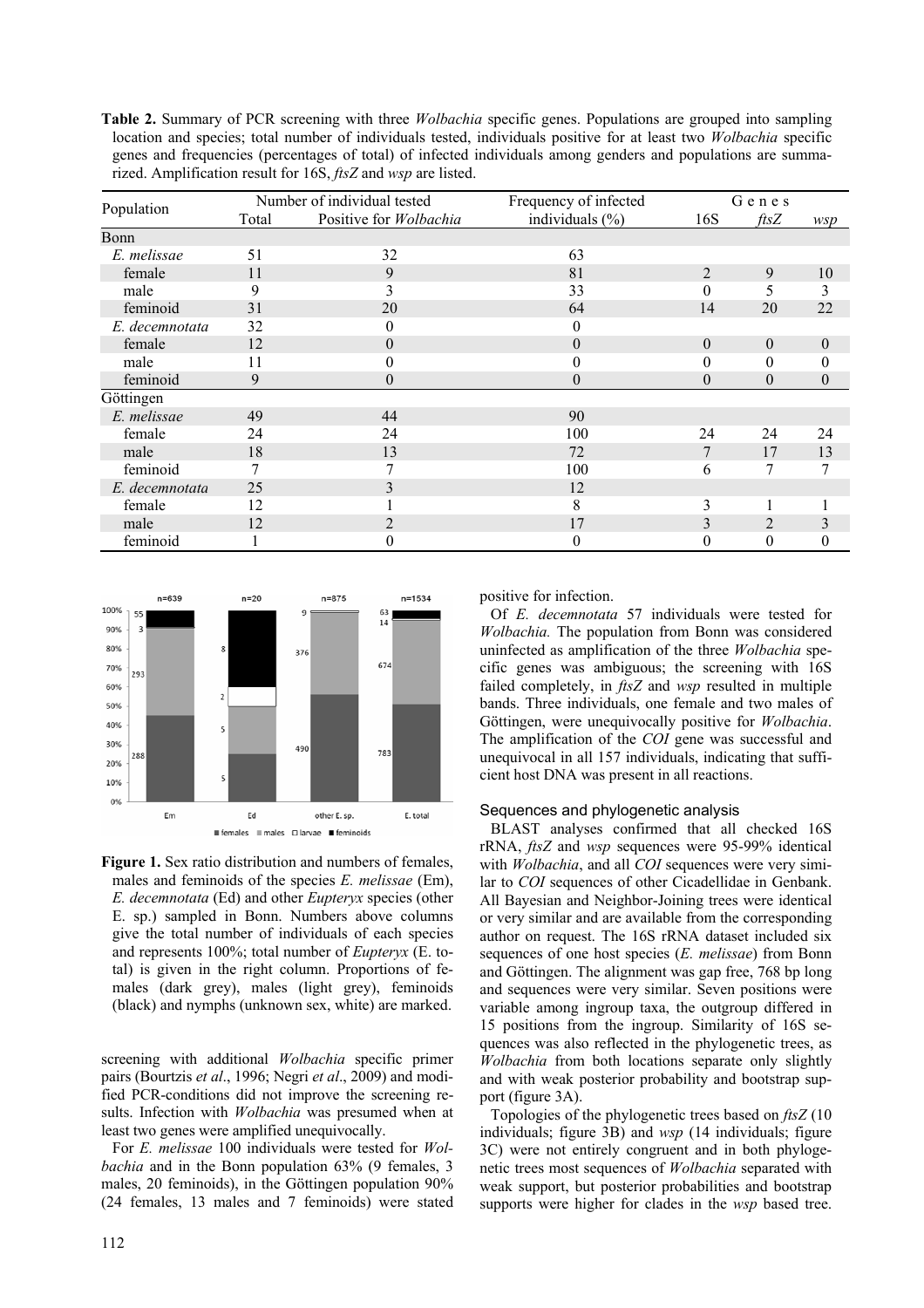

**Figure 2.** Frequency of *Wolbachia* infection in *E. melissae* and *E. decemnotata* from two populations in Germany (Bonn and Göttingen). Presence of *Wolbachia*  was inferred by PCR screening of three *Wolbachia* specific genes (16S rRNA, *ftsZ* and *wsp*) in 157 individuals. Individuals positive for at least two loci were considered infected. Infection frequencies are grouped in gender per population (female, male and feminoid individuals) and the overall infection frequency for each population (total): black bars *E. melissae* (Bonn), white bars *E. melissae* (Göttingen), grey bars *E. decemnotata* (Göttingen); the number of individuals investigated is given above the bars.

However, the *ftsZ* tree consisted of two well supported clusters, one large clade that excluded the sequence isolated from a male individual of *E. decemnotata* (Ed\_GOE\_m\_322\_b) from all other sequences, and one that comprised three *Wolbachia* sequences isolated from *E. melissae* from Bonn and Göttingen. *Wolbachia* isolated from female and feminoid individuals of *E. melissae* were never identical.

The tree based on the *wsp* gene comprised three well supported clades that were recovered in all Bayesian and NJ analyses. Similar to the *ftsZ* gene, the sequence isolated from a male individual of *E. decemnotata* (Ed\_GOE\_m\_322\_b) was distinct from the remaining individuals and formed an isolated, well supported clade with a sequence isolated from a male of *E. melissae* (Em\_GOE\_m\_257\_b). The two other clades included sequences from Bonn and Göttingen of *E. melissae*. *Wolbachia* isolated from three feminoid individuals from Bonn (Em\_BN\_fem\_4c, Em\_BN\_81\_c, Em\_BN\_82\_c) and one female individual from Göttingen (Em\_GOE\_f\_216\_a) formed a monophyletic clade. Notably, all sequences in this clade contain a deletion of nine basepairs (5'-GAA AAG GAT-3') between positions 125-133.

The *COI* tree (figure 3D) clearly separated the two species *E. decemnotata* and *E. melissae* in two distinct and well supported clusters. Individuals of *E. melissae*



**Figure 3.** Baysian trees of *Wolbachia* based on partial gene sequences isolated from the two host species *E. melissae* (Em) and *E. decemnotata* (Ed) sampled at the two study sites Bonn (BN) and Göttingen (GOE). Numbers on nodes are posterior probabilities with default/model settings in MrBayes and bootstrap values (10.000 replicates) of the Neighbor-Joining analyses without/with model of sequence evolution, bootstrap supports of <50% are not shown. (A) 16S rRNA gene of *Wolbachia* isolated from six individuals of *E. melissae* from Bonn and Göttingen; (B) *ftsZ* sequences isolated from eight individuals of *E. melissae* from Bonn and Göttingen and two of *E. decemnotata* from Göttingen; (C) *wsp* gene isolated from eleven individuals of *E. melissae* from Bonn and Göttingen and three individuals of *E. decemnotata* from Göttingen; (D) *COI* of the host species isolated from six individuals of *E. melissae* from Bonn and Göttingen and two individuals of *E. decemnotata* from Göttingen. Genders of host individuals are abbreviated as f (female), m (male) and fem (feminoid).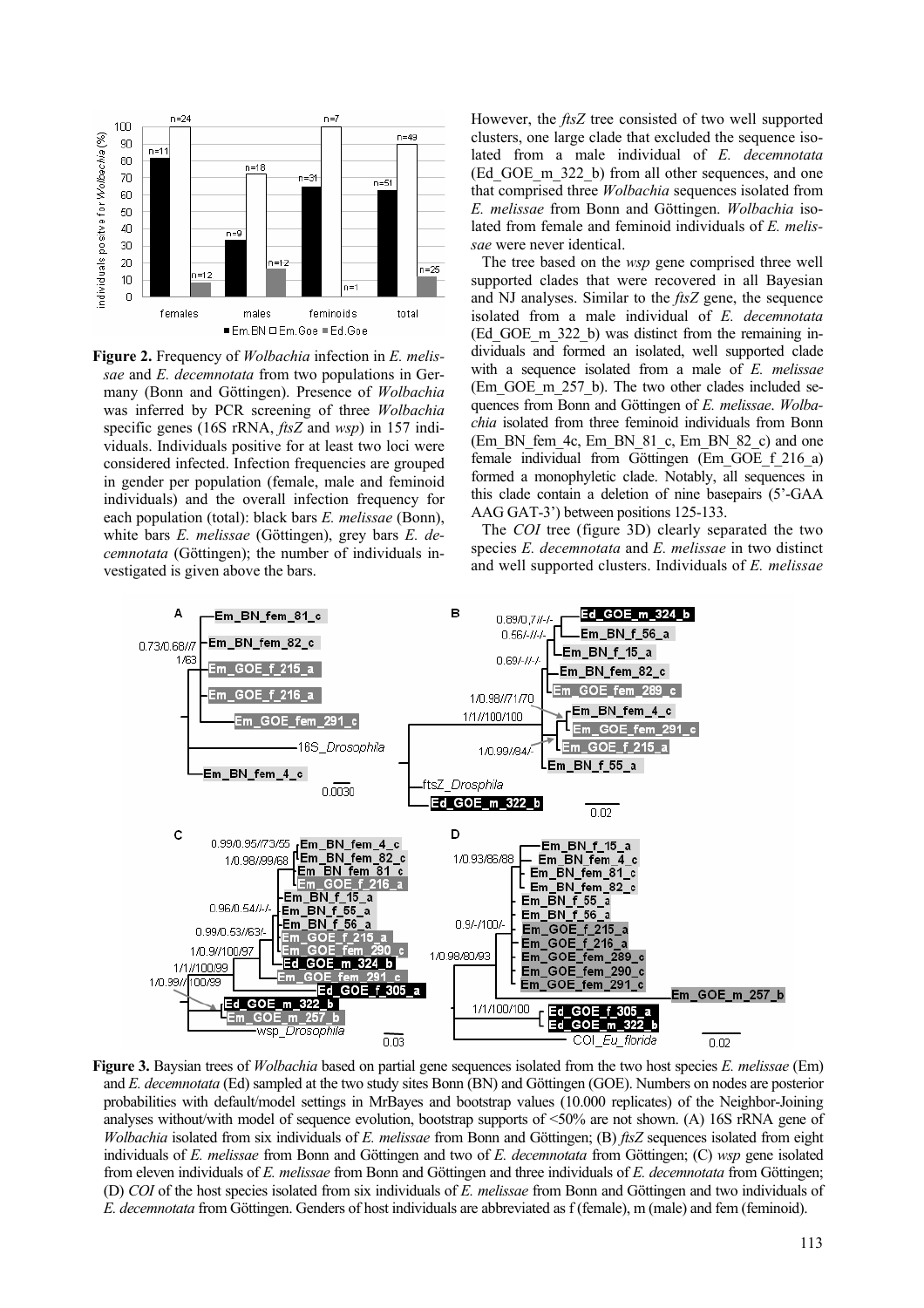sampled from Bonn and Göttingen were very similar. A monophyletic clade included the individuals Em BN  $\overline{f}$  15 a, Em\_BN\_fem\_4\_c, Em\_BN\_fem\_81\_c and Em\_BN\_fem\_82\_c with high posterior probabilities and good bootstrap support; notably, the three latter individuals in this clade share a nine basepair deletion in the *wsp* gene. The *COI* sequence of individual Ed GOE m 324 b had numerous equivocal positions and was excluded from the phylogenetic analysis; however, BLAST results were highly similar with *COI* sequences of Cicadellidae.

In phylogenetic trees including representatives of *Wolbachia* supergroups, *E. melissae* clusters among a strain belonging to supergroup B (16S and *ftsZ*; figure 4), but individuals of *E. decemnotata* cluster among two different strains (only *ftsZ*; figure 5), one of supergroup B (host individual Ed\_GOE\_m\_324\_b) and one of supergroup A (host individual Ed\_GOE\_m\_322\_b). The backbone of the phylogeny was relatively weak, but terminal branches had high posterior probabilities and supergroup associations are therefore well supported.

#### **Discussion**

This study provides the first evidence of *Wolbachia* infection in *Eupteryx* leafhoppers, but with different infection patterns in the two species, *E. decemnotata* and *E. melissae*, and two populations in Germany (Bonn and Göttingen). *Wolbachia* infections commonly cause shifts in the population sex ratio as males might be feminized. This in turn increases the frequency of *Wolbachia* in a population which is inherited maternally.

In this study females and males of the Bonn population were present in all species in an equal ratio, but feminoid specimens were found only in *E. decemnotata* and *E. melissae* with 0.5% and 3.5%, respectively, of all sampled individuals ( $n = 1534$ ). This is in contrast to many other studies that stated a shift in the sex ratio in the host population induced by *Wolbachia.* However, we may face a very recent infection event and induction of morphological alterations could be related to an infection threshold (Stouthamer *et al*., 1999).

Phylogenetic analyses indicate infection of *Eupteryx* species with different *Wolbachia* strains. For *E. melissae* the phylogenetic trees of the *ftsZ* and *wsp* gene contained well supported clades with host organisms of both sampling locations, suggesting that *E. melissae* was infected only once and that infection spread between sampling locations with its host organism. A deletion of 9 base pairs in the *wsp* gene shared by one individual from Göttingen and three individuals from Bonn further supports a common origin of *Wolbachia* in *E. melissae* of both locations. Phylogenetic analyses based on 16S rRNA and



**Figure 4.** Bayesian tree based on partial 16S rRNA of *Wolbachia* supergroups A-F isolated from different host species after Czarnetski and Tebbe (2004).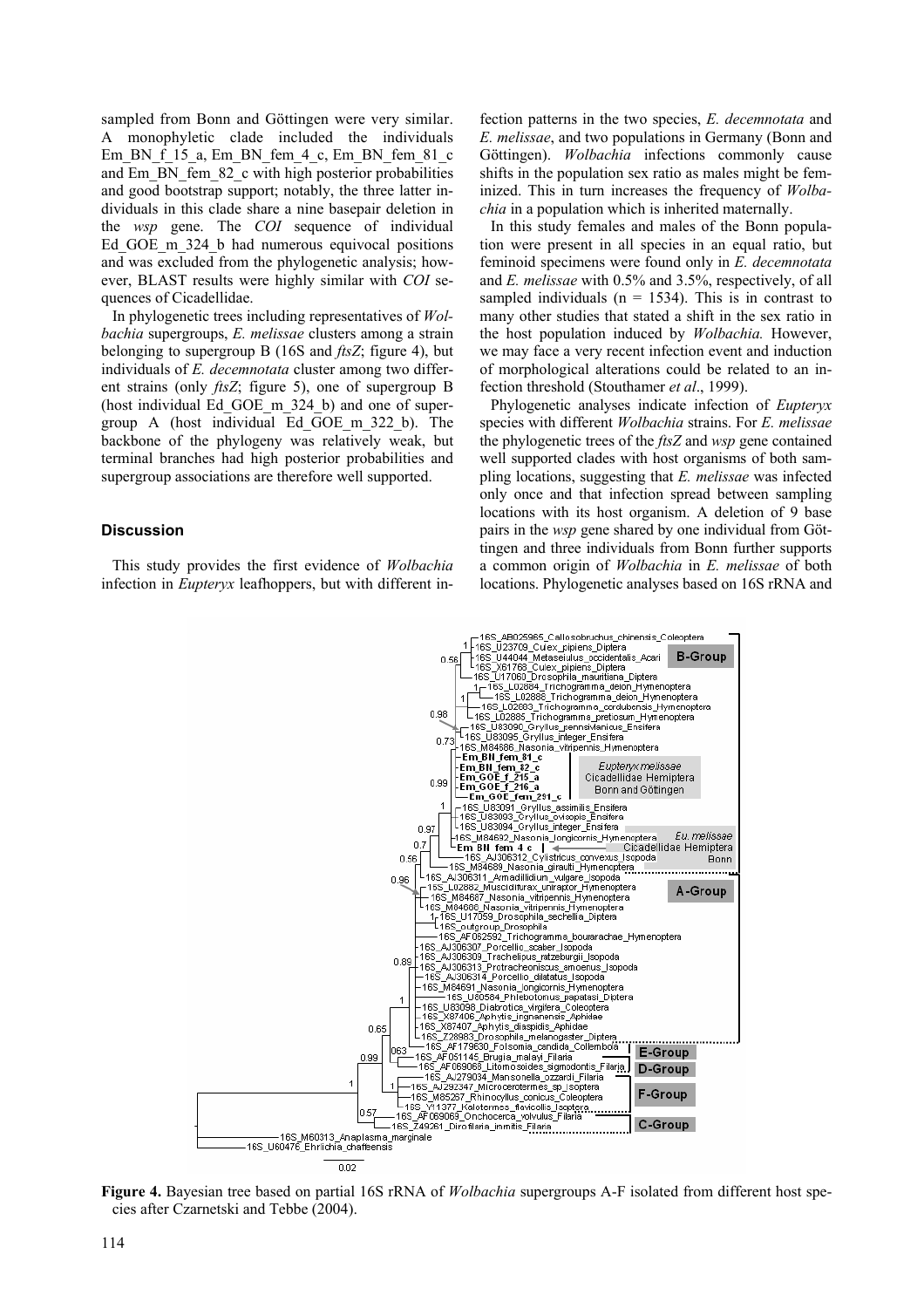*ftsZ* also confirmed that *E. melissae* was infected by a single strain of supergroup B (figure 4), a strain that is generally common in insects. Migration of individuals between Bonn and Göttingen is possible, either by passive drift in air currents (Koblet-Günthardt, 1975; McKamey, 2002) or anthropogenic introduction, mainly through trade (Nickel and Holzinger, 2006). *E. melissae* is known from Germany since 1910 and from Göttingen since 1994; feminoid individuals were first discovered in 2008 (Nickel and Holzinger, 2006). Higher infection level in the populations at Göttingen and high genetic similarity between *Wolbachia* sequences of both locations suggests a recent common ancestor as well as rapid transfer and spread of *Wolbachia* between both populations by a migrating individual after host populations had established at both sites.

The infection pattern in *E. decemnotata* is more complicated: no sample from the Bonn population could be stated as positive for *Wolbachia* infection, for the population in Göttingen screening and sequencing of the *ftsZ* and *wsp* genes were also difficult as most PCR reactions generated multiple bands or failed completely. Multiple band patterns and poor sequence quality can have two reasons. First, leafhoppers often harbor an assemblage of prokaryotic symbionts that usually provide the host with additional nutrients which are not found in host's diet. Our primers possibly bound unspecifically to prokaryotic DNA other than *Wolbachia*. Second, it is possible that different *Wolbachia* strains are present in one host as found previously in other insects (Fenollar *et al*., 2003; Duron *et al*., 2008). This would explain the presence of numerous SNPs in the relatively fast evolving *ftsZ* and *wsp* genes (Arthofer *et al*., 2009; Schuler *et al*., 2011). Further, two individuals from Göttingen (Ed\_GOE\_f\_305\_a, only *wsp* and Ed\_GOE\_m\_322\_b, *ftsZ* and *wsp*) were infected with different *Wolbachia* lineages*.* In contrast, both *ftsZ* and *wsp* sequences of individual Ed\_GOE\_m\_324\_b clustered among *E. melissae*, indicating that both species carry the same *Wolbachia* strain, suggesting horizontal transfer of *Wolbachia* between species. The phylogenetic tree based on 16S rRNA including representatives from different supergroups confirmed the finding of two strains in *E. decemnotata*, individual Ed\_GOE\_m\_322\_b clusters within supergroup A, whereas individual Ed GOE m 324 b carries a strain of supergroup B (figure 5). This is congruent with previous studies showing coexistence of two *Wolbachia* strains in leafhoppers species (Mitsuhashi *et al*., 2002; Shiau *et al*., 2011).

Horizontal transmission among unrelated host species is a widespread phenomenon in *Wolbachia* (Werren *et al*., 1995; O'Neill *et al*., 1997; Vavre *et al*., 1999; Kikuchi and Fukatsu, 2003) and is presumably common in



**Figure 5.** Bayesian tree based on partial *ftsZ* gene of *Wolbachia* supergroups A-F isolated from different host species after Czarnetski and Tebbe (2004).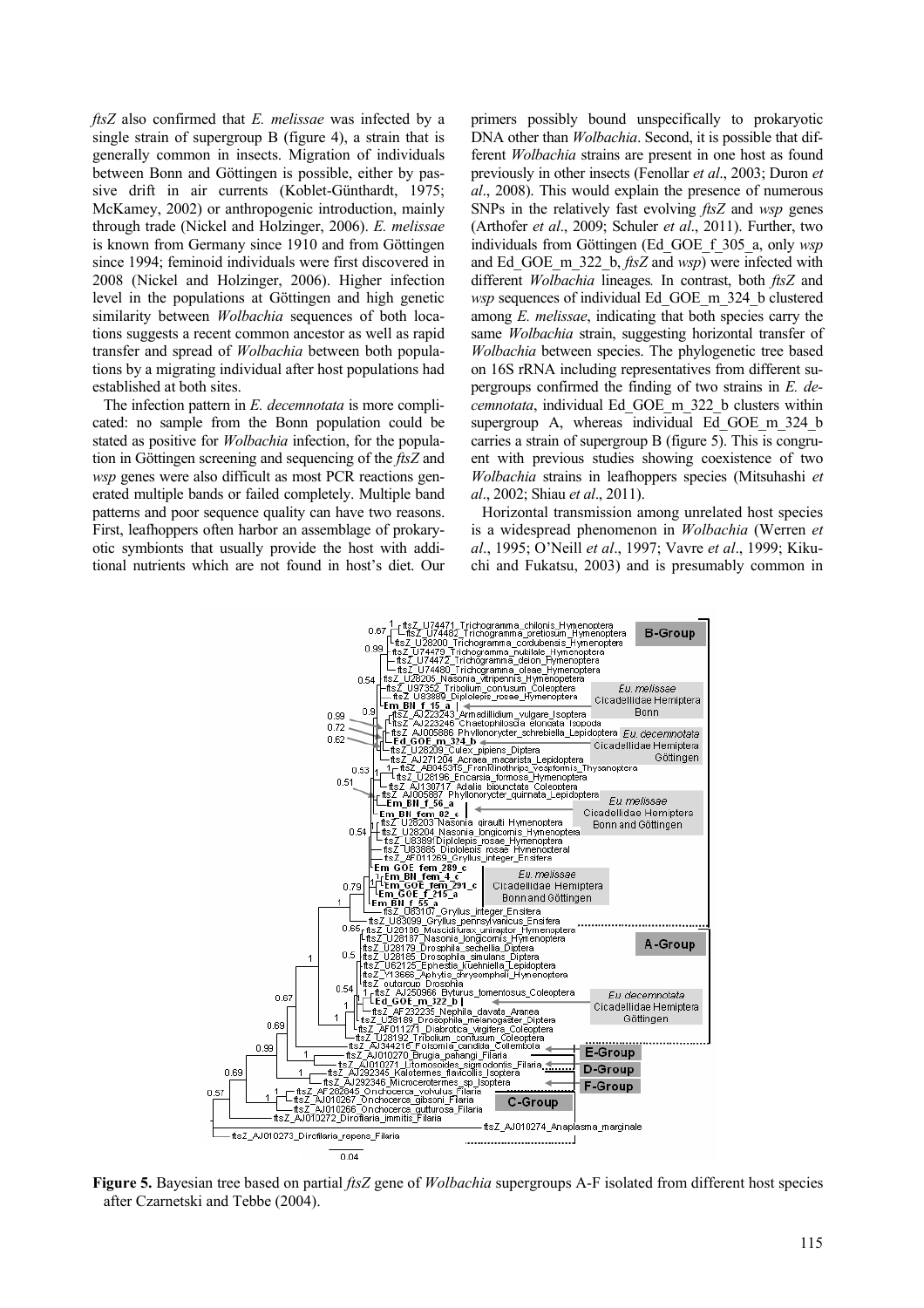strains of supergroups A and B (Lo *et al*., 2002). The mechanisms, however, remain unknown (Breeuwer and Jacobs, 1996) but common food resources and parasitoids have been discussed as possible vectors (Mitsuhashi *et al*., 2002; Islam, 2007; Moran, 2008; Stahlhut *et al*., 2010). In some leafhoppers and planthoppers horizontal transmission is proposed since the same *Wolbachia* strains are detected in the host and their parasitoids (Noda *et al*., 2001b) and in two different host species that share the same host plant (Mitsuhashi *et al*., 2002; Noda *et al*., 2001a). In *Eupteryx* leafhoppers the horizontal transmission route *via* the host plant or parasitoids is possible since they often share host plants such as sage and catnip (Nickel, 2003) and parasitoid wasp attacks (notably Dryinidae) are commonly found (Munroe, 1981; Waloff and Jervis, 1987). An indirect infection of leafhoppers by *Wolbachia* infected parasitoids is also possible, but this has not been tested yet and remains unsolved so far. Vertical transmission through interbreeding can be excluded because the two species are morphologically and genetically distinct.

Screening and sequencing results were better for *E. melissae* than for *E. decemnotata*, mostly due to single nucleotide polymorphisms (SNPs) at various sites or strong noise caused by sequencing of unspecific products that interfered with the targeted endobacterium in *E. decemnotata.* Infections with other reproductive parasites are well known in many arthropods (Duron *et al*., 2008), such as Candidatus *Cardinium* (Hunter *et al*., 2003). All samples were screened with a *Cardinium* specific primer pair (CLOf and CLOr1; Weeks and Breeuwer, 2003; data not shown) and results were unequivocally negative. Further studies are needed to understand the dynamics and effects of *Wolbachia* in *E. decemnotata* and *E. melissae*, such as (1) quantification of *Wolbachia*-titer to understand *Wolbachia* infection in males not expressing the modified phenotype, (2) karyotypic visualizations to determine if feminized individuals are genetic males, and (3) localization of *Wolbachia* by electron microscopy and *in-situ* hybridization techniques like FISH.

The fitness and genetic status of feminoid individuals in *E. melissae* and *E. decemnotata* have not been studied yet. However, in the related leafhopper *Z. pullula*, *Wolbachia* induced a transformation of genotypic males into functional females which reproduce. Mating of infected individuals with males was observed but fertility was reduced (Negri *et al*., 2006). If *Wolbachia* infections would have similar effects on feminoid individuals of *Eupteryx* this could be of potential concern to agriculture since available pest management strategies are insufficient to control *Eupteryx* (Jung, 2009) and an increase of the proportion of reproductive individuals in pest populations intensifies damage to host plants. Further, single individuals with aberrant genital morphology of other *Eupteryx* species were recorded since 2009 (H. Nickel, unpublished data), suggesting a rapid spread of *Wolbachia* within the genus and increased risk for herb cultivation. Aside of these concerns, the recent occurrence of *Wolbachia* in *Eupteryx* allows to investigate the infection and transmission rates of *Wolbachia* in a new host species and to study population dynamics in host populations in early stages of infection.

## **Conclusions**

Leafhoppers of the genus *Eupteryx* are important pests on agricultural and medical herbs with fast population growth and high dispersal potential. This study shows that in Germany specimens with intersexual genital morphology (feminoids) are only common in the two species *E. decemnotata* and *E. melissae* but that sex ratios remain equal in populations. Molecular screening indicates that all populations with feminoid individuals are infected with *Wolbachia* and that infections potentially spread fast among populations by host-dispersal and horizontal transmission. Infections appear to be recent and provide a good model system to study host-parasite interactions in natural systems. Regarding the study of Negri *et al*. (2006) who showed that *Wolbachia* infection in the closely related *Z. pullula* turned males with aberrant genital morphology into functional females, this finding in *Eupteryx* have potentially important implications for population dynamics in this genus. As available pest control strategies for the investigated species are insufficient, potential increase of reproductive individuals induced by *Wolbachia* implicates increased damage on crop plants and challenges cultivation of herbs in agriculture. Further, studies on feminoid individuals in *E. decemnotata* and *E. melissae* investigating the karyotype for gender determination and reproductive potential of feminoid individuals and population dynamics will provide insight into hostparasite dynamics and will be of major importance for pest management strategies in agriculture.

## **Acknowledgements**

We thank Ralf Pude and Dieter Wittmann, University Bonn, for supporting this project and Hanna Blum (Ökoplant e.V.) for helping to collect insects. This research was funded by the Bundesprogramm Ökologischer Landbau (BÖL) and the University of Bonn.

## **References**

- BOURTZIS K., NIRGIANAKI A., MARKAKIS G., SAVAKIS C., 1996.- *Wolbachia* infection and cytoplasmic incompatibility in *Drosophila* species.- *Genetics*, 144: 1063-1073.
- BRAIG H. R., ZHOU W., DOBSON S. L., O'NEILL S. L., 1998.- Cloning and characterization of a gene encoding the major surface protein of the bacterial endosymbiont *Wolbachia pipientis*.- *Journal of Bacteriology*, 180: 2373-2378.
- BREEUWER J. A. J., JACOBS G., 1996.- *Wolbachia*: intracellular manipulators of mite reproduction.- *Experimental & Applied Acarology*, 20: 421-434.
- CZARNETZKI A. B., TEBBE C. C., 2004.- Detection and phylogenetic analysis of *Wolbachia* in Collembola.- *Environmental Microbiology*, 6: 35-44.
- DACHLER M., PELZMANN H., 1999.- *Arznei- und Gewürzpflanzen: Anbau, Ernte, Aufbewahrung* 2nd edn.- Österreichischer Agrarverlag, Klosterneuburg, Austria.
- DURON O., HURST G. D. D., HORNETT E. A., JOSLING J. A., ENGELSTÄDTER J., 2008.- High incidence of the maternally inherited bacterium *Cardinium* in spiders.- *Molecular Ecology*, 17: 1427-1437.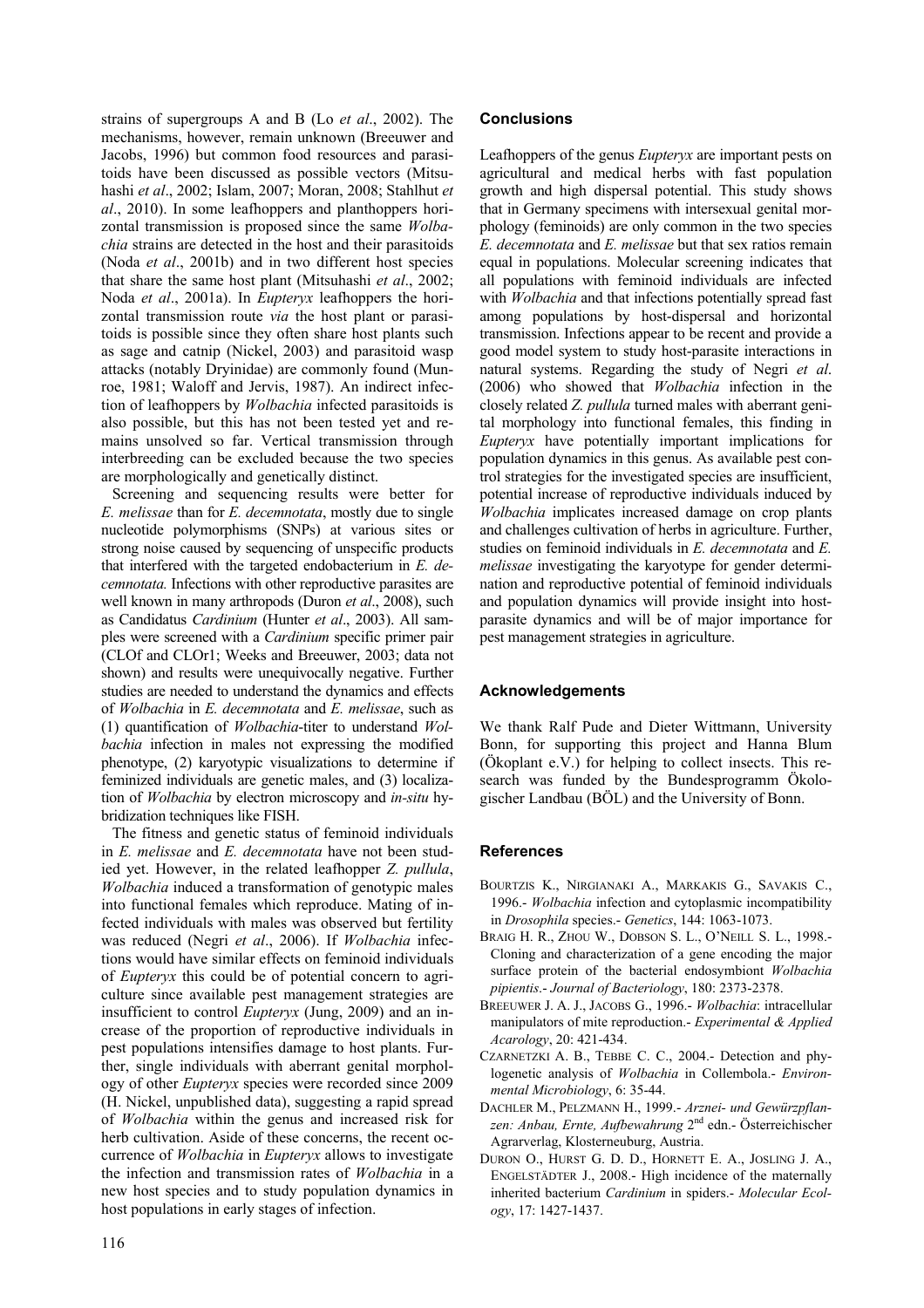- FOLMER O., BLACK M., HOEH W., LUTZ R., VRIJENHOEK R., 1994.- DNA primers for amplification of mitochondrial cytochrome c oxidase subunit I from diverse metazoan invertebrates.- *Molecular Marine Biology and Biotechnology*, 3: 294-299.
- HIROKI M., KATO Y., KAMITO T., MIURA K., 2002.- Feminization of genetic males by symbiotic bacterium in a butterfly, *Eurema hecabe* (Lepidoptera: Pieridae).- *Naturwissenschaften*, 89: 167-170.
- HOPPE B., 2005.- *Studie zum Stand des Anbaus von Arzneiund Gewürzpflanzen in Deutschland (2003) und Abschätzung der Entwicklungstrends in den Folgejahren*.- Abschlussbericht Bundesministerium für Verbraucherschutz, Ernährung und Landwirtschaft, Fachagentur Nachwachsende Rohstoffe, Gülzow, Germany.
- HUNTER M. S., PERLMAN S. J., KELLY S. E., 2003.- A bacterial symbiont in the *Bacteroidetes* induces cytoplasmic incompatibility in the parasitoid wasp *Encarsia pergandiella*.- *Proceedings of the Royal Society London B*, 270: 2185-2190.
- HURST G. D. D., BANDI C., SACCHI L., COCHRANE A. G., BER-TRAND D., KARACA I., MAJERUS M. E. N., 1999.- *Adonia variegata* (Coleoptera: Coccinellidae) bears maternally inherited Flavobacteria that kill males only.- *Parasitology*, 118: 125-134.
- ISLAM M. S., 2007.- *Wolbachia*-mediated reproductive alterations in invertebrate hosts and biocontrol implications of the bacteria: an update.- *University Journal of Zoology, Rajshahi University*, 26: 1-19.
- JUNG K., 2009.- Kleine Tiere ganz groß.- *Thalackers Allgemeine Samen- und Pflanzen-Offerte*, 14: 13.
- KIKUCHI Y., FUKATSU T., 2003.- Diversity of *Wolbachia* endosymbionts in heteropteran bugs.- *Applied and Environmental Microbiology*, 69: 6082-6090.
- KOBLET-GÜNTHARDT M., 1975.- Die Kleinzikaden *Empoasca decipiens* Paoli und *Eupteryx artropunctata* Goetze (Homoptera, Auchenorrhyncha) auf Ackerbohnen (*Vicia faba* L.) Anatomische und physiologische Untersuchungen. pp. 125, *Doctoral thesis*, University of Zürich, Germany.
- DE LELLO E., MENEZES M., COELHO M. I. P., 1982.- Chromosomes studies on leafhoppers (Homoptera: Cicadellidae).- *Revista Brasileira de Genética*, 5: 69-93.
- LO N., CASIRAGHI M., SALATI E., BAZZOCCHI C., BANDI C., 2002.- How many *Wolbachia* supergroups exist?- *Molecular Biology and Evolution*, 19: 341-346.
- LO N., PARASKEVOPOULOS C., BOURTZIS K., O'NEILL S. L., WERREN J. H., BORDENSTEIN S. R., BANDI C., 2007.- Taxonomic status of the intracellular bacterium *Wolbachia pipientis*.- *International Journal of Systematic and Evolutionary Microbiology*, 57: 654-657.
- MCKAMEY S. H., 2002.- The distribution of leafhopper pests in relation to other leafhoppers (Hemiptera; Cicadellidae), pp. 357-378. In: *Zikaden: leafhoppers, planthoppers, and cicadas (Insecta: Hemiptera (i.e. Homoptera) : Auchenorrhyncha)* (HOLZINGER W. E., Ed.).- Denisia 04, Biologiezentrum des oberösterreichischen Landesmuseums, Austria.
- MITSUHASHI W., SAIKI T., WIE W., KAWAKITA H., SATO M., 2002.- Two novel strains of *Wolbachia* coexisting in both species of mulberry leafhoppers.- *Insect Molecular Biology*, 11 (6): 577-584.
- MORAN N. A., MYCUTCHEON J. P., NAKABACHI A., 2008.- Genomics and evolution of heritable bacterial symbionts.- *Annual Review of Genetics*, 42: 165-190.
- MUNROE L., 1991.- Biological studies on nymphal-adult parasitoids of *Eupteryx* leafhoppers, with particular reference to *Aphelopus atratus* (Dalman) (Hymenoptera: Dryinidae). 224 pp. *Thesis*, University of Wales, College of Cardiff, UK.
- NEGRI I., PELLECCHIA M., MAZZOGLIO P.J., PATETTA A., ALMA A., 2006.- Feminizing *Wolbachia* in *Zyginidia pullula* (Insecta, Hemiptera), a leafhopper with an XX/XO sexdetermination system.- *Proceeding of the Royal Society London B*, 273: 2409-2416.
- NICKEL H., 2003.- *The leafhoppers and planthoppers of Germany (Hemiptera, Auchenorrhyncha): patterns and strategies in a highly diverse group of phytophagous insects*.- Pensoft Publishers, Sofia, Moscow, Bulgaria, Russia.
- NICKEL H., HOLZINGER W. E., 2006.- Rapid range expansion of Ligurian leafhopper, *Eupteryx decemnotata* Rey, 1891 (Hemiptera: Cicadellidae), a potential pest of garden and greenhouse herbs, in Europe.- *Russian Entomological Journal*, 15: 57-63.
- NODA H., KOIZUMI Y., ZHANG Q., DENG K., 2001a.- Infection density of *Wolbachia* and incompatibility level in two planthopper species, *Laodelphax striatellus* and *Sogatella furcifera*.- *Insect Biochemistry and Molecular Biology*, 31: 727-737.
- NODA H., MIYOSHI T., ZHANG Q., WATANABE K., DENG K., HOSHIZAKI S., 2001b.- *Wolbachia* infection shared among planthoppers (Homoptera: Delphacidae) and their endoparasite (Strepsitera: Elenchidae): a probable case of interspecies transmission.- *Molecular Ecology*, 10: 2101-2106.
- NUSILLARD B., 2001.- Les cicadelles Typhlocybines des Labièes aromatiques, des ravageurs méconnus.- *Phytoma la Défense des Végétaux*, 538: 37-40.
- O'NEILL S. L., GIORDANO R., COLBERT A. M. E., KARR T. L., ROBERTSON H. M., 1992.- 16S rRNA phylogenetic analysis of the bacterial endosymbionts associated with cytoplasmic incompatibility in insects.- *Proceedings of the National Academy of Sciences of the United States of America*, 89: 2699-2702.
- O'NEILL S. L., HOFFMANN A. A., WERREN J. H., 1997.- *Influential passengers: inherited microorganisms and arthropod reproduction*.- Oxford University Press, Oxford, UK.
- POSADA D., CRANDALL K. A., 1998.- MODELTEST: testing the model of DNA substitution.- *Bioinformatics*, 14: 817-818.
- RIBAUT H., 1936.- *Homoptères Auchenorhynques (I. Typhlocybidae)*.- Faune de France 31, Paris, France.
- RÖHRICHT C., 2005.- Ökologischer Anbau von Heil- und Gewürzpflanzen- Ergebnisse einer Befragung.- *Journal of Medicinal & Spice Plants*, 4: 197-205.
- ROUSSET F., 2000.- *Wolbachia* as a speciation agent.- *Trends in Ecology and Evolution*, 15: 44-45.
- RUNG A., HALBERT S. E., ZIESK D. C., GILL R. J., 2009.- A leafhopper pest of plants in the mint family, *Eupteryx decemnotata* Rey (Hemiptera: Auchenorrhyncha: Cicadellidae), Ligurian leafhopper, new to North America.- *Insecta Mundi*, 88: 1-4.
- SHIAU R.-J., SHIH H.-T., CHEN S.-Y., SU C.-C., TSAI W.-H., WEN Y.-D., 2011.- Development of primary cell cultures from the adult xylem-feeding leafhopper, *Kolla paulula*, as a tool for studying *Wolbachia* biology.- *Journal of Asia-Pacific Entomology*, 14: 503-507.
- STAHLHUT J. K., DESJARDINS C. A., CLARK M. E., BALDO L., RUSSELL J. A., WERREN J. H., JAENIKE J., 2010.- The mushroom habitat as an ecological arena for global exchange of *Wolbachia*.- *Molecular Ecology*, 19: 1940-1952.
- STOUTHAMER R., BREEUWER J. A. J., HURST G. D. D., 1999.- *Wolbachia pipientis*: mircobial manipulator of arthropod reproduction.- *Annual Review of Microbiology*, 53: 71-102.
- SWOFFORD D., 2002.- *PAUP\*: phylogenetic analysis using parsimony (\*and other methods) version 4.0*.- Sinauer Associates, Sunderland, Massachusetts, USA.
- TAKIYA D. M., TRAN P. L., DIETRICH C. H., MORAN N. A., 2006.- Co-cladogenesis spanning three phyla: leafhoppers (Insecta: Hemiptera: Cicadellidae) and their dual bacterial symbionts.- *Molecular Ecology*, 15 (13): 4175-4191.
- VAVRE F., FLEURY F., LEPETIT D., FOUILLET P., BOULÉTREAU M., 1999.- Phylogenetic evidence for horizontal transmission of *Wolbachia* in host-parasitoid associations.- *Molecular Biology and Evolution*, 16: 1711-1723.
- VIDANO C., ARZONE A., 1976.- Tiflocibini infestanti piante officinali coltivate in Piemonte.- *Annali dell'Accademia di Agricoltura di Torino*, 118: 195-208.